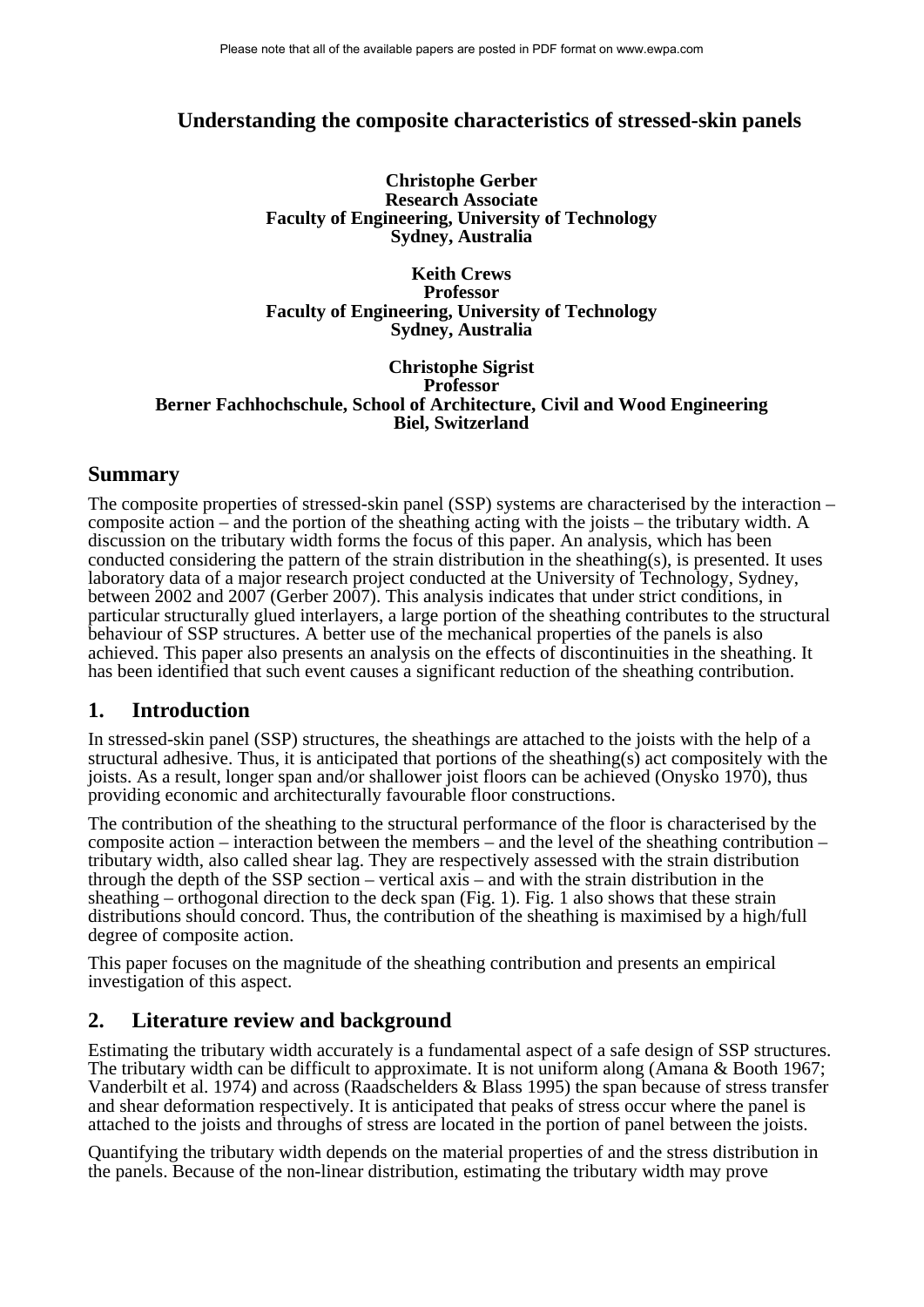complex (Amana & Booth 1967). In addition, it relies on material data, which are not always available, even in specialised literature.



<span id="page-1-0"></span>*Fig. 1: Stress distribution in an SSP structure.* 

In the 1960s, Möhler, Abdel-Sayed and Ehlbeck (1963) carried out works on the tributary width of plywood sheathing and derived a geometric function, which accounts for the elastic orthotropic

properties of the sheathing and the geometric dimensions of the floor. The buckling propensity of the compression flange is also considered together with the shear deformation in the panel.

For design convenience, however, an "idealised" tributary width is produced by equating the stress under the geometric curve of the non-linear distribution and a fictive uniform rectangular distribution [\(Fig. 2](#page-1-1)). Therefore, the panels take equal amounts of stress and the real and idealised T- or I-beams have similar ultimate and service performances (Amana & Booth 1967).

Different codes around the world have adopted this idealisation and provide directives for approximating the tributary width. A comprehensive analysis of the procedures found in these codes and other handbooks is presented elsewhere (Gerber 2007). *Fig. 2: Tributary width of the sheathing.* 



# <span id="page-1-1"></span>**3. Approach for the empirical assessment of the tributary width**

The empirical assessment aims to identify the contribution of the sheathing using an empirical approach – measurements of series of strain gauges ([Fig. 3\)](#page-2-0) – and to understand the effects of  $discontinuities<sup>1</sup>$  or gaps in the sheathing – "damaged" state – complete the scope of this discussion.

This qualitative analysis corresponds to an assessment of the pattern of the orthogonal strain profile/distribution in the sheathing(s). Conformingly to the assumption that flexural action – four-point bending [\(Fig. 4](#page-2-1)) – generates normal stresses in the sheathing (Ozelton & Baird 2002), the full contribution of the sheathing is characterised by a uniformed distribution of the strain. Very small deviations from such distribution may, however, be caused by the occurrence of shear deformations (Raadschelders & Blass 1995). Strain intensity with some minimal variations can therefore be accepted as uniform and is hereafter qualified as "distinct" pattern.

<sup>&</sup>lt;sup>1)</sup> The sheathing is discontinued by inflicting a cut in the maximum bending moment zone  $-150$ mm from the mid-span.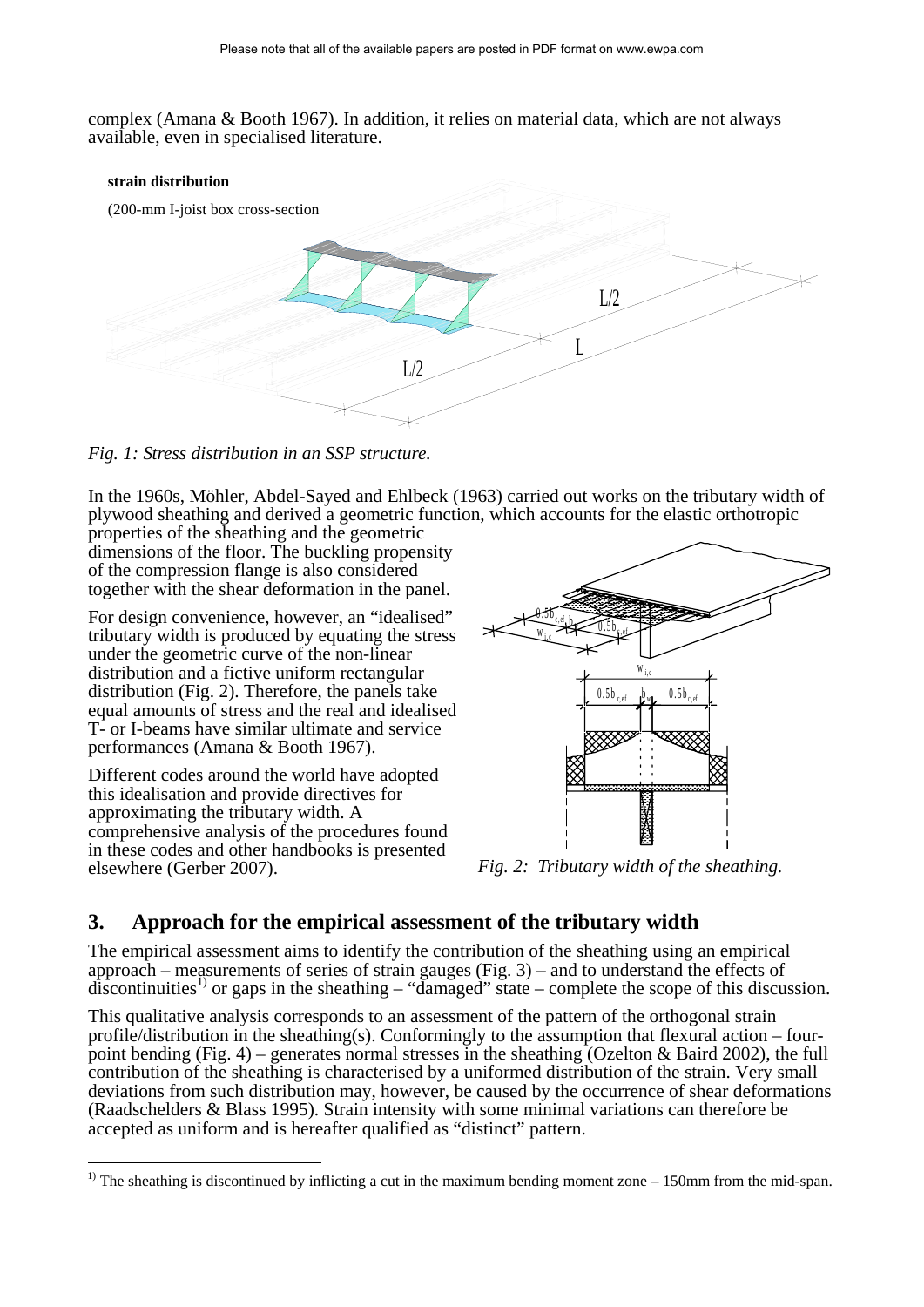

<span id="page-2-0"></span>*Fig. 3: Arrangement of the strain gauges series on the specimen's sheathing(s).* 



<span id="page-2-1"></span>*Fig. 4: Four-point bending test principle.* 

In the sheathing areas about the supports and discontinuities, the pattern of the strain profiles is anticipated to be disturbed, indicating some decrease of the structural contribution of the sheathing. Foschi (1969) and Ozelton and Baird (2002) suggest that at these locations the sheathing contribution is characterised by the occurrence of normal stress peaks and troughs in the sheathing located respectively in the portions of the panel directly superimposed to the joists and in the unsupported portions between the joists. The magnitude of the variations between the peaks and troughs can be viewed as indicators

of the alteration degree of the sheathing contribution. This section of the analysis thus focuses on identifying this pattern – hereafter described as the "contra-distinct" pattern – in the specimens' sheathing.

Furthermore, discontinuing the sheathing(s) is anticipated to modify the strain distribution over the depth of the specimen cross-section, thus indicating that the composite action deteriorates. Such phenomenon has been identified elsewhere (Criswell 1981; Dawson & Goodman 1976; Gerber 2007; Moody & McCutcheon 1984).

### **4. Assessment of the tributary width**

This analysis starts with a discussion of the test data of the specimens in healthy state (continuous sheathing) and corresponds to a qualitative comparison of the measured strain profiles and the distinct distribution pattern (see Section 3). It continues with an examination of the effects of sheathing discontinuities, ie., empirical data versus contra-distinct pattern (see Section 3).

#### **4.1 Analysis of the tributary width – healthy-state specimen**

In the healthy state (continuous sheathing(s)), it is anticipated that the measurements of the strain gauges installed on the sheathing tally with the distinct pattern. Hereafter, this analysis is conducted considering the test data of two representative specimens C08-01 and C08-03 [\(Fig. 5](#page-3-0)). Furthermore, C08-01 and C08-03 data are complementary.

In the upper sheathing of C08-01, TSU+200 and TSU–200 curves may suggest some disagreement of the strain distribution with the distinct pattern, in particular for TSU–200 data. Considering C08- 03 specimen, the measurements of the upper sheathing (MSU) exhibit a strain pattern that arguably diverges to the distinct pattern as well.

Meanwhile, in the lower sheathing, C08-01 test data, TSL+200 and TSL–200, exhibit strain profiles that agree well with the distinct pattern (variation within about 10%). Furthermore in C08-03, the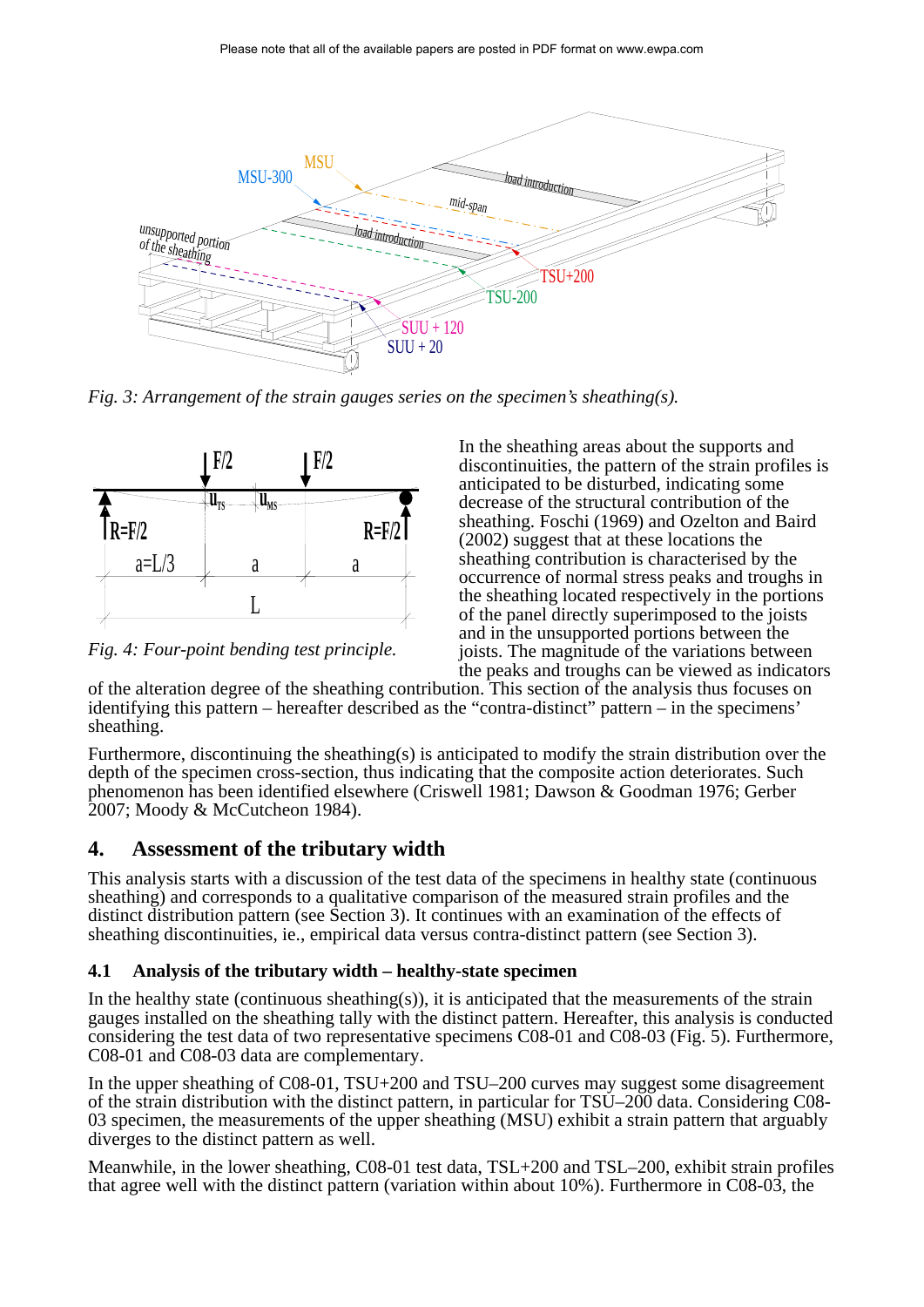distinct pattern of strain distribution is well observable, ei., the variation is moderate and the peaks of strain occur on the joists.

However, the strain distribution in both the upper and lower sheathings also indicates that a large intensity of strain occurs in their unsupported portions (between the joists). This suggests that both panels experiences significant axial stresses. Thus, they act compositely with the joists.

The control gauges, CK (TSU–200) and CK (TSL–200), exhibit equivalent strain readings/ magnitudes to that of their corresponding data series. This verifies that the deck behaves symmetrically and confirms that the whole sheathings take a large intensity of axial stress.



<span id="page-3-0"></span>*Fig. 5: Strain orthogonal strain in the sheathings – continuous sheathings.* 

### **4.2 Analysis of the tributary width – damaged-state specimen**

This qualitative analysis focuses on the recognition of the "contra-distinct" pattern, ei., the strain intensity in the portions of the sheathing on the joists and between the joists exhibits significant differences. It is conducted with the test data of a representative specimen, C09-01 ([Fig. 6\)](#page-4-0).

The strain profiles (MSU and MSL) agree very well with the criteria of the contra-distinct pattern, peaks of strain on the joists and troughs of strain between the joists (quasi-zero strain). This indicates that the portions of the sheathing acting compositely with joists are reduced at the locations of MSU and MSL series.

Examining MSU–300 and MSL–300 – unfortunately the analysis of the strain pattern is penalised by the absence of measurements on the joists, it may be argued that the available readings point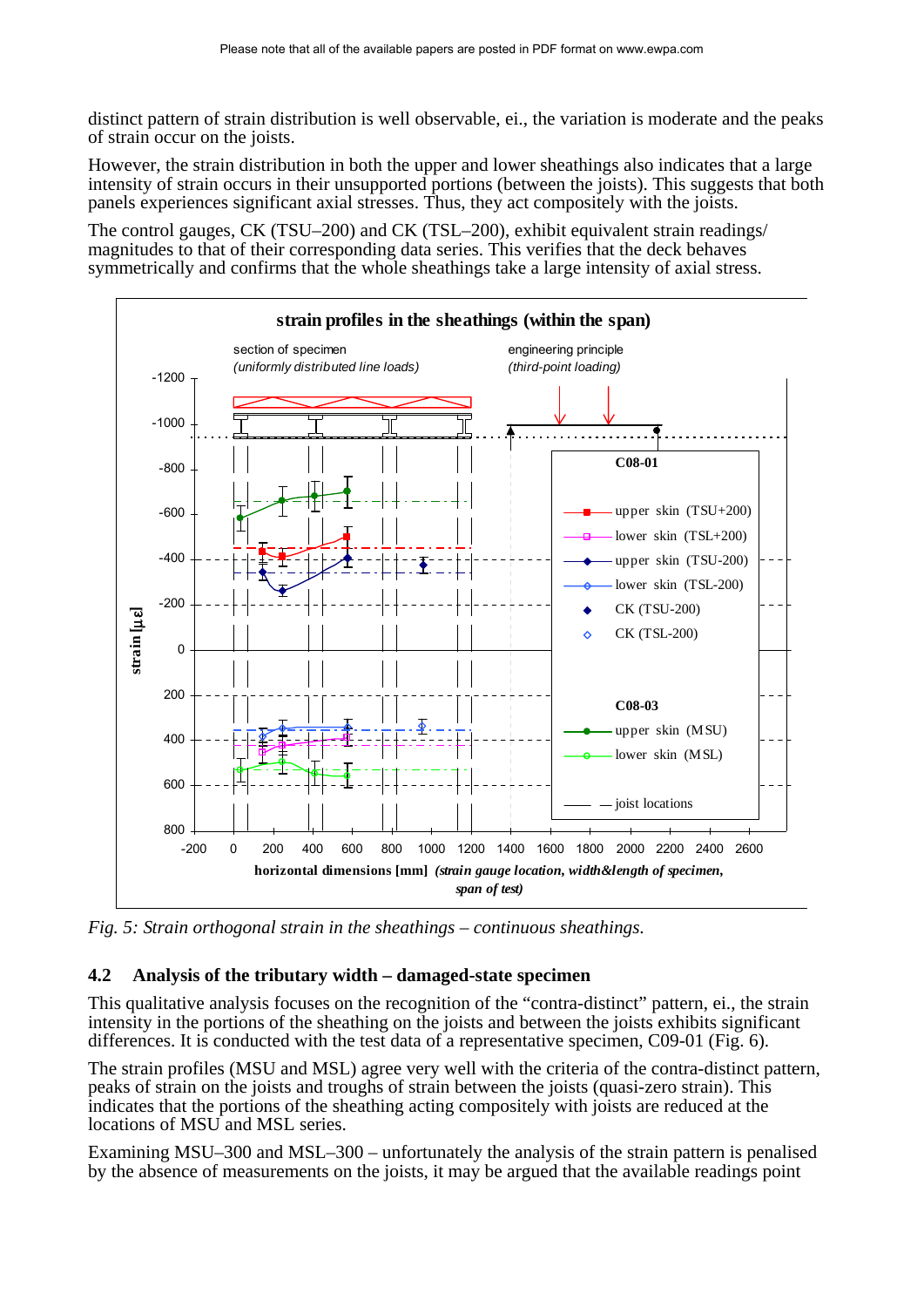toward a similar pattern than MSU and MSL. Firstly, all four gauge series are arranged symmetrically about the cut  $(\pm 150 \text{ mm})$  and, secondly, they exhibit strains of identical intensity in the unsupported portions of the sheathings. It is therefore legitimate to state that MSU–300, MSL– 300, MSU and MSL exhibit similar strain patterns, thus, that MSU–300 and MSL–300 agree with the contra-distinct pattern.

Elsewhere, Gerber (2007) has identified that near a support, where the stress in the sheathing is transferred to the joists, the contra-distinct strain pattern is also recognisable. This may indicates that a similar phenomenon occurs near a gap in the sheathing, ie., the stress in the sheathing transits through the joists.

*NOTE: In [Fig. 6](#page-4-0), the dashed curves with markers depict the strain profiles of the healthy-state specimen – data indexed to the load magnitude of the specimen in the damaged state.* 



<span id="page-4-0"></span>*Fig. 6: Strain orthogonal strain in the sheathings – discontinuous sheathings.* 

### **5. Concluding summary**

The analysis of the tributary width demonstrates that, in SSP structures with continuous sheathings, large portions – quasi the whole – of the sheathing act compositely with the joists. The distinct pattern – uniform strain distribution in the sheathing – has been identified in the laboratory specimens. It is therefore concluded that, in conditions such or equivalent as those of the laboratory investigation, a full contribution of the sheathing  $-$  as composite flange to the joists  $-$  can be considered.

Discontinuities in the sheathing have been identified to deteriorate the structural contribution of the sheathing. The contra-distinct pattern, characterised by peaks of strain on the joists and troughs of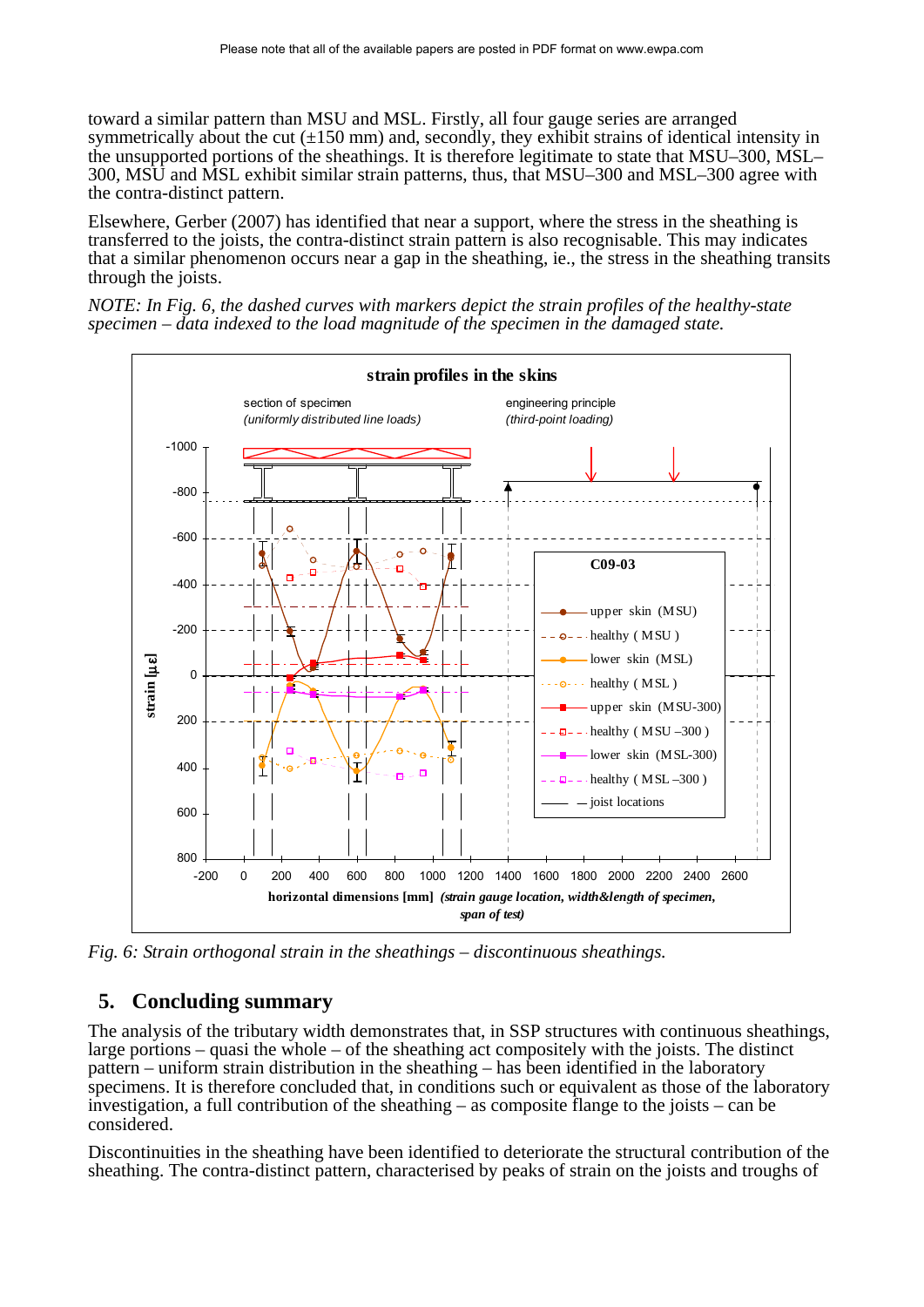strain between the joists, occurred as such in the laboratory specimens with discontinued sheathing. Thus, it is advisable to consider a reduced contribution of the sheathing in these conditions.

Furthermore, this analysis indicates the EC5 (European Committee for Standardisation 1995) design directives for SSP structures are correct for the conditions of continuous sheathing(s). This may impose structural splicing of the sheathing. On the other hand, EC5 may not be suitable for SSP systems with discontinued sheathing. In such state, SSP systems are structurally weakened because of the deteriorated composite action (Gerber 2007) and reduced sheathing contribution.

### **6. Acknowledgement**

The authors gratefully acknowledge the support of the Académie suisse des sciences techniques, Switzerland, and the University of Technology, Sydney, Australia; and the contributions, such as technical advice and materials, of Trus Joist<sup>TM</sup> a Weyerhaeuser Business, Purbond AG, Kronoply GmbH & Co. KG and Paslode Australia Pty.

## **7. References**

- [1] Amana, E. J. & Booth, L. G. 1967, 'Theoretical and Experimental Studies on Nailed and Glued Plywood Stressed-Skin Components: Part 1. Theoretical Study', *Journal of the Institute of Wood Science*, vol. 4, no. 1, pp. 43–69.
- [2] Criswell, M. E. 1981, 'New Floor Design Procedures', in Proceedings of 'The Forest Products Research Society Conference on Wall and Floor Systems: Design and Performance of Light-Frame Systems', Forest Products Research Society, Denver (CO), USA.
- [3] Dawson, P. R. & Goodman, J. R. 1976, 'Variability Simulations of Joist Floor Systems', *Wood Science*, vol. 8, no. 4, pp. 242–251.
- [4] European Committee for Standardisation 1995, Design of Timber Structures General Rules and Rules for Buildings, vol. Eurocode 5 (ENV 1995-1-1), European Committee for Standardisation CEN, Brussels, Belgium.
- [5] Foschi, R. O. 1969, Stress Distribution in Plywood Stressed-Skin Panels with Longitudinal Stiffeners, Research Report, Department of Fisheries and Forestry, Canadian Forestry Service, Forest Products Laboratory, Vancouver (B.C.), Canada.
- [6] Gerber, C. 2007, 'Wood Stressed-Skin Panels: An Investigation into their Behaviour, Load Distribution and Composite Properties', Ph.D. Thesis, Faculty of Engineering, University of Technology, Sydney (NSW), Australia.
- [7] Möhler, K., Abdel-Sayed, G. & Ehlbeck, J. 1963, 'Zur Berechnung Doppelschaliger, Geleimter Tafelelemente', *Holz als Roh- und Werkstoff*, vol. 21, no. 8, pp. 328–333.
- [8] Moody, R. C. & McCutcheon, W. J. 1984, 'Sheathing Properties and Component Performance on Light-Frame Structures', in Proceedings of 'Structural Wood Composite: Meeting Today's Needs and Tomorrow's Challenges', Forest Products Research Society (Publisher), Minneapolis (MN), USA, pp. 93–99.
- [9] Onysko, D. M. 1970, Performance of Wood-Joist Floor Systems: A Literature Survey, Report No. OP-X-24, Eastern Forest Products Laboratory, Ottawa (ON), Canada.
- [10] Ozelton, E. C. & Baird, J. A. 2002, Timber Designers' Manual, 3rd edn, Blackwell Publishing, London, UK.
- [11] Raadschelders, J. G. M. & Blass, H. J. 1995, 'Stressed Skin Panels', in H.J. Blass, P. Aune, B.S. Choo, R. Görlacher, D.R. Griffiths, B.O. Hilson, P. Racher & G. Steck (eds), Timber Engineering – STEP 1, Centrum Hout, Almere, The Netherlands.
- [12] Vanderbilt, M. D., Goodman, J. R., Criswell, M. E. & Bodig, J. 1974, A Rational Analysis and Design Procedure for Wood Joists Floors, National Research Foundation, Grant No. GK-30853, Colorado State University, Department of Civil Engineering, Fort Collins (CO), USA.